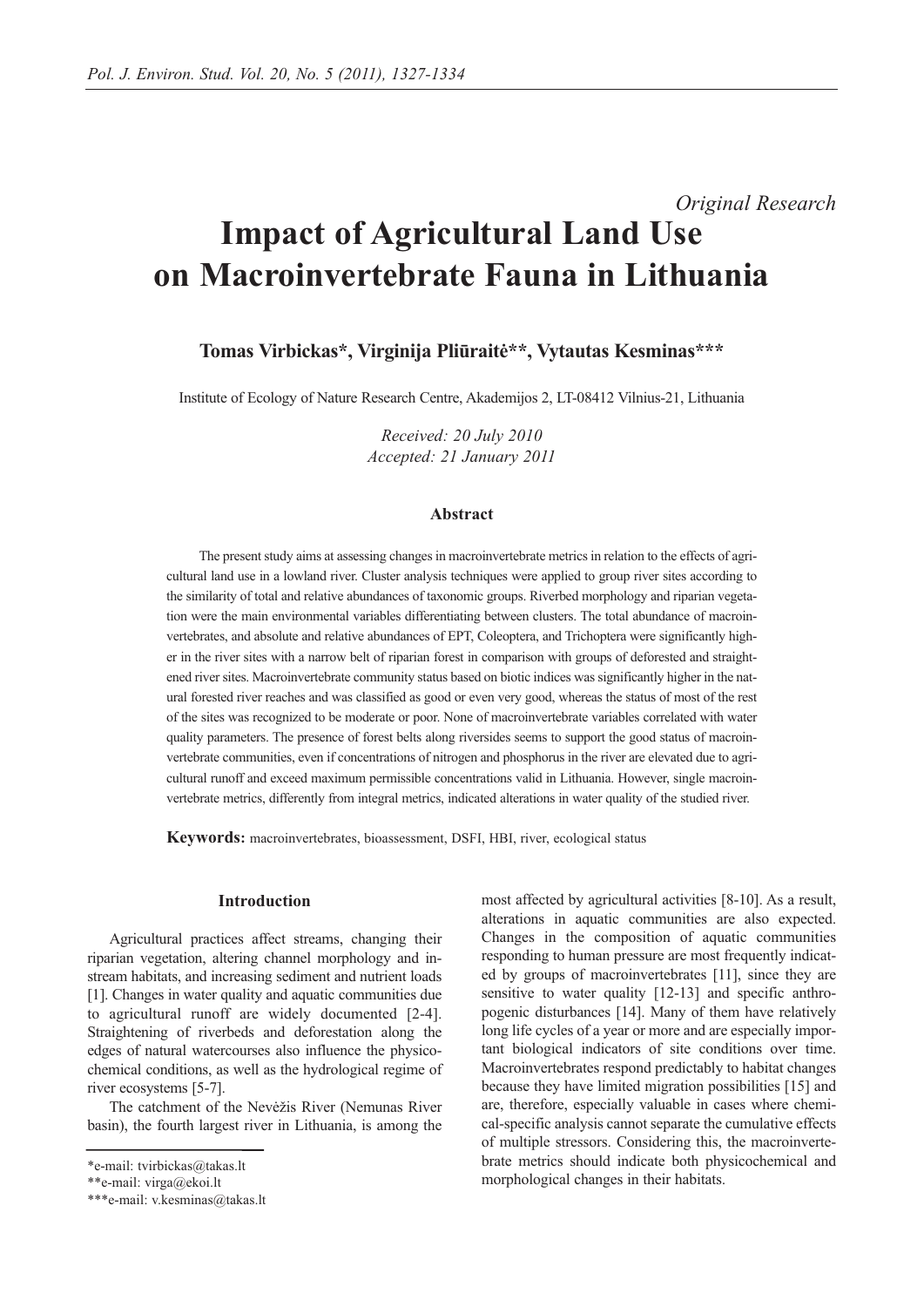| Site<br>No. | Longitude          | Latitude           | Altitude<br>(m a.s.l.) | Distance from<br>source (km) | Average<br>width $(m)$ | Average<br>depth(m) | <b>Bottom</b><br>substrate | River bed<br>morphology | Riverside  |
|-------------|--------------------|--------------------|------------------------|------------------------------|------------------------|---------------------|----------------------------|-------------------------|------------|
|             | 24°45'47"          | 55°31'19"          | 82.1                   | 12                           | 8                      | 1.0                 | gravel                     | straightened            | deforested |
| 2           | 24°37'32"          | 55°35'39"          | 74.1                   | 25                           | 9                      | 0.9                 | gravel                     | straightened            | deforested |
| 3           | 24°27'38"          | 55°41'20"          | 58.2                   | 52                           | 15                     | 1.8                 | pebble                     | natural                 | forest     |
| 4           | 24°13'46"          | 55°43'55"          | 41.4                   | 75                           | 10                     | 1.5                 | pebble                     | natural                 | forest     |
| 5           | $24^{\circ}07'13"$ | 55°35'39"          | 33.1                   | 106                          | 17                     | 0.9                 | gravel                     | natural                 | deforested |
| 6           | $24^{\circ}02'09"$ | 55°25'04"          | 29.3                   | 124                          | 25                     | 0.6                 | pebble                     | natural                 | forest     |
| 7           | 23°55'37"          | $55^{\circ}13'45"$ | 24.7                   | 152                          | 20                     | 0.6                 | gravel                     | natural                 | deforested |
| 8           | 23°49'12"          | $55^{\circ}10'10"$ | 22.9                   | 168                          | 19                     | 1.4                 | pebble                     | natural                 | forest     |
| 9           | 23°46'43"          | 55°05'56"          | 21.7                   | 182                          | 33                     | 1.9                 | gravel                     | natural                 | deforested |
| 10          | 23°48'12"          | 54°58'21"          | 20.6                   | 197                          | 61                     | 2.4                 | gravel                     | natural                 | deforested |

Table 1. General morphological characteristics of the investigated reaches of the Nevėžis River (Nemunas basin, Lithuania).

Given this context, the objective of our study was:

- (i) to make a comparative assessment of macroinvertebrate metrics in sites with natural and altered morphology of the Nevėžis River receiving agricultural runoff
- (ii) to establish which factors, changes in water quality, or morphological alterations have a stronger impact on macroinvertebrate status.

The overall status of macroinvertebrate communities was assessed by two biotic indices differing in the assessment concept: the semi-quantitative Danish Stream Fauna Index (DSFI) [16], which is officially adopted in Lithuania, and the quantitative Hilsenhoff biotic index (HBI) [17].

# **Materials and Methods**

Our study was conducted in August 2009 in the Nevėžis River (Nemunas River basin), flowing in the Mid-Lithuanian Lowland. The length of the river is 208.6 km, draining a catchment of 6,140.5 km2 with an average slope of 0.035% and an average discharge of 30.2  $m<sup>3</sup>·s<sup>-1</sup>$  [8]. The basin is dominated by agricultural lands occupying about 45% of the total area [9]. The dense hydrographic network of the Nevėžis River catchment has 89 tributaries longer than 10 km; 25% of their total length is straightened [10]. The majority of riversides are deforested but patchy narrow belts of forest still exist along some river stretches.

Ten sampling sites, differing in morphology, were selected for our study along the Nevėžis River (Fig. 1). The average width of the riverbed at sampling sites ranged from 8 to 61 m with an average depth from 0.6 to 2.4 m. Gravel and pebble dominated strata. The upper reaches of the river (sites 1 and 2) are straightened, whereas the remaining stretch of the river is a natural watercourse. Agricultural fields extend along the river and narrow natural riparian vegetation belts are present only at sites 3, 4, 6, and 8 (Table 1). Rooted hydrophyte (*Potamogeton*) species characteristic of lotic habitats dominated in natural reaches. Floating pleustophytes, *Lemna minor* and *Spirodela* sp. prevailed in the straightened stretch of the river.

Macroinvertebrate samples were dredged from four  $0.1$  m<sup>2</sup> areas at each of the sites by the kick-sampling method [18] (500 μm mesh net). Additional samples of macroinvertebrates (2 samples per site) were taken from plants, stones or stumps to determine the DSFI. A total of 60 samples were collected, sieved using a 500 μm mesh, transferred into plastic flasks and stored in a 4% formaldehyde solution. In the laboratory, all animals were separated, counted, and identified to the species or genus level (except Oligochaeta) under a binocular dissecting microscope.



Fig. 1. Map of Nevėžis River and distribution of study sites in 2008.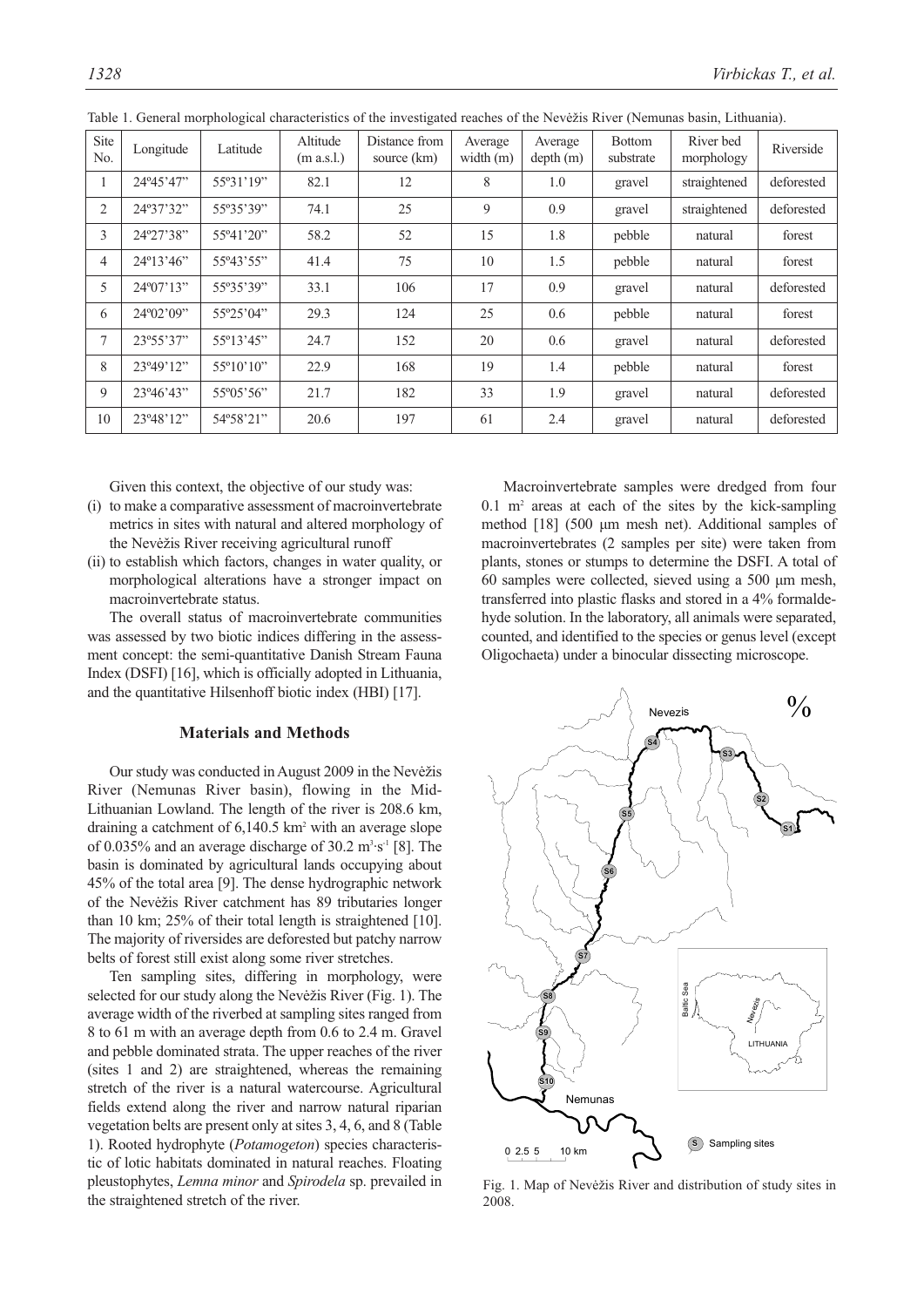DSFI [16] and Hilsenhoff biotic index (HBI) [17] were calculated to assess the ecological status of investigated river sites. HBI tolerance values were taken from Bode et al. [19]. We also calculated macroinvertebrate taxa richness (SR), EPT richness, Shannon-Weaver diversity index  $(H')$  [20], as well as the total abundance (ind m<sup>2</sup>) and relative abundance (%) of indicatory taxonomic groups (Plecoptera, Ephemeroptera, Trichoptera, EPT, Coleoptera, Chironomidae, Oligochaeta, and Isopoda).

Similarities in the macroinvertebrate taxa abundance between samples were assessed using the Bray-Curtis similarity index [21] in the CLUSTER program of the PRIMER 5.2.3 package. Similarities in the percentage of abundance of indicatory taxonomic groups were assessed by squared Euclidean distances using Ward's linkage method in the Cluster analysis program of the Statistica for Windows 6.0 package.

The General Linear Model ANOVA and Fisher LSD test were used to determine differences in macroinvertebrate metrics and morphological characteristics among groups of river sites. All species data were  $log(1+x)$  transformed prior to analysis. Calculations were done with Statistica for Windows 6.0.

Values of the main physiochemical variables (measured at the end of July) in investigated sites were obtained from the Environmental Protection Agency of Lithuania.

## **Results**

The measured values of the main physiochemical variables in investigated sites are presented in Table 2. Total nitrogen concentrations exceeded the maximum permissible concentration, approved by the Ministry of the Environment of Lithuania [22], in all investigated sites, and nitrate concentrations in almost all investigated sites; whereas elevated phosphate and total phosphorus concentrations were found in the lower reaches of the river.

A total of 94 macroinvertebrate taxa (including 68 identified species) belonging to 46 families were identified in the investigated river. The greatest taxa richness was recorded for the groups Trichoptera (20 taxa: 18 species and 2 genera), Mollusca (13 species), and Ephemeroptera (11 species). The chironomids *Rheotanytarsus* sp., *Cricotopus algarum,* and oligochaetes were detected in all investigated sites

The total number of macroinvertebrate taxa (SR) and the number of EPT taxa were highly variable across the river, ranging respectively within 17-45 and 3-16. Total and relative abundances of different taxonomic groups of macroinvertebrates also ranged within a broad scale (Table 3). Specimens of *Baetis*, *Caenis*, *Siphlonurus*, and *Hydropsyche* genera were the most abundant representatives of EPT taxa (14.3-86.6 %). The Shannon-Weaver diversity index (H') ranged from 2.76 to 4.36. According to DSFI and HBI, the ecological status of the majority of sites was good or even very good, except for the upper reaches (which are straightened) and lower reaches of the river (Table 3). No macroinvertebrate variables, including DSFI

Table 2. The values of chemical variables in the investigated reaches of the Nevėžis River (Nemunas basin, Lithuania) (Data from the Environmental Protection Agency of Lithuania).

| Site  | $NH4-N$  | $NO3-N$ | N total | $PO4-P$ | P total |  |  |  |  |
|-------|----------|---------|---------|---------|---------|--|--|--|--|
| No.   | $mg·l-1$ |         |         |         |         |  |  |  |  |
| (MPC) | (0.10)   | (2.3)   | (2.5)   | (0.065) | (0.10)  |  |  |  |  |
| 1.    | 0.009    | 2.3     | 3.8     | 0.020   | 0.045   |  |  |  |  |
| 2.    | 0.012    | 2.48    | 3.53    | 0.025   | 0.062   |  |  |  |  |
| 3.    | 0.011    | 2.4     | 4.2     | 0.011   | 0.032   |  |  |  |  |
| 4.    | 0.035    | 3.3     | 4.1     | 0.007   | 0.028   |  |  |  |  |
| 5.    | 0.033    | 3.0     | 4.0     | 0.090   | 0.2     |  |  |  |  |
| 6.    | 0.038    | 2.47    | 3.9     | 0.104   | 0.203   |  |  |  |  |
| 7.    | 0.027    | 4.1     | 5.3     | 0.097   | 0.18    |  |  |  |  |
| 8.    | 0.069    | 2.25    | 4.85    | 0.27    | 0.96    |  |  |  |  |
| 9.    | 0.09     | 5.53    | 7.85    | 0.076   | 0.13    |  |  |  |  |
| 10.   | 0.044    | 3.0     | 4.1     | 0.12    | 0.20    |  |  |  |  |

In bold exceed maximum permissible concentrations approved by Ministry of Environment of Lithuania [22].

and HBI indices, were significantly correlated with water quality parameters.

The Bray-Curtis similarity index defined 5 groups of sites (Fig. 2), while Hierarchical Cluster Analysis of the percentage of indicatory taxonomic groups of macroinvertebrates defined three major clusters (Fig. 3). Cluster 1 corresponded to group I defined by the Bray-Curtis similarity index, cluster 2 joined groups II and III, and cluster 3 joined groups IV and V.

Sites belonging to cluster 1 (group I) were dominated by the tolerant isopod species *Asellus aquaticus*. In other sites this species was absent or found in low abundances. Groups of sites (II and III) joined by cluster 2 were characterized by the presence and dominance of mysidae *Limnomysis benedeni* and *Paramysis lacustris* (group II), and by a relatively high abundance of mayflies *Caenis macrura* and chironomids (group III). Groups of sites (IV and V) joined by cluster 3 differed from the rest of Bray-



Fig. 2. Bray-Curtis index cluster analysis dendrogram showing similarity between macroinvertebrate taxa abundances at the sampling sites of the Nevėžis River (Nemunas basin,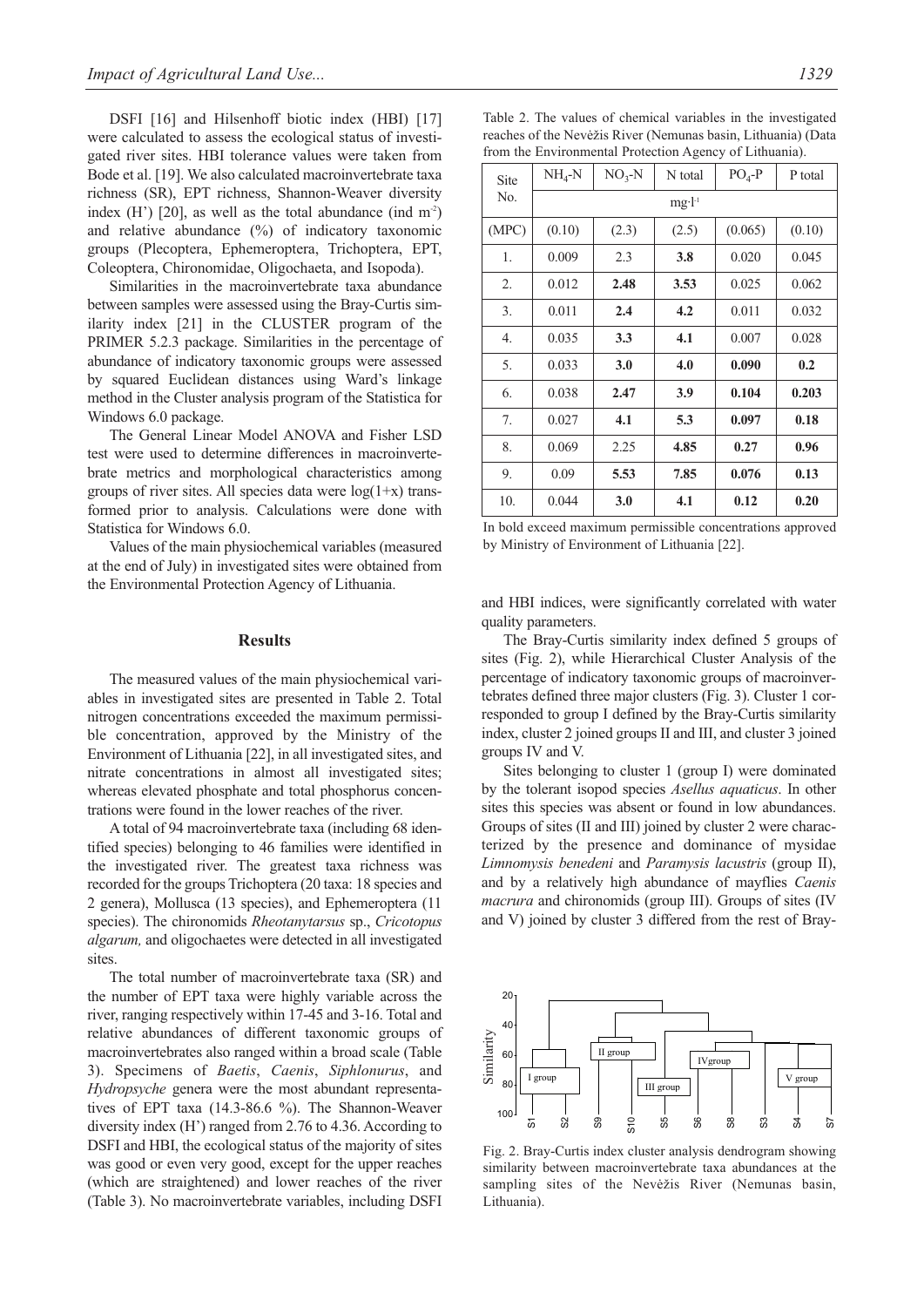| values of macromycricorate metrics in the investigated reaches of the inevezis Kryet (remunas basin, Enthuania). |                  |                  |                  |                           |                  |                           |                  |                           |                  |                  |
|------------------------------------------------------------------------------------------------------------------|------------------|------------------|------------------|---------------------------|------------------|---------------------------|------------------|---------------------------|------------------|------------------|
| Metric                                                                                                           | Site 1           | Site 2           | Site 3           | Site 4                    | Site 5           | Site 6                    | Site 7           | Site 8                    | Site 9           | Site 10          |
| Morphology                                                                                                       | S, D             | S, D             | $\mathbf F$      | $\boldsymbol{\mathrm{F}}$ | ${\rm D}$        | $\boldsymbol{\mathrm{F}}$ | ${\rm D}$        | $\boldsymbol{\mathrm{F}}$ | D                | ${\rm D}$        |
| Richness measures                                                                                                |                  |                  |                  |                           |                  |                           |                  |                           |                  |                  |
| ${\rm SR}$                                                                                                       | 20               | 17               | 45               | 28                        | 32               | 36                        | 30               | 32                        | 23               | 21               |
| <b>EPT</b>                                                                                                       | $\mathfrak{Z}$   | $\overline{4}$   | 16               | 11                        | 6                | 12                        | 12               | $\tau$                    | 6                | $\overline{4}$   |
| Diversity measures                                                                                               |                  |                  |                  |                           |                  |                           |                  |                           |                  |                  |
| $\mathbf{H}^{\prime}$                                                                                            | 3.23             | 2.89             | 3.55             | 4.36                      | 3.74             | 3.86                      | 4.12             | 3.98                      | 2.83             | 2.76             |
| Number of individuals (ind m <sup>2</sup> )                                                                      |                  |                  |                  |                           |                  |                           |                  |                           |                  |                  |
| Total abundance                                                                                                  | 940±61           | 450±21           | 2137±52          | 653±33                    | 753±41           | 2797±298                  | 523±22           | 1083±86                   | $1077 \pm 50$    | $2123 \pm 14$    |
| Ephemeroptera                                                                                                    | $77 \pm 12$      | $93 \pm 22$      | $200 \pm 35$     | $107 \pm 12$              | $213 \pm 3$      | $310\pm61$                | $50 \pm 6$       | $140 \pm 15$              | $423 \pm 7$      | $30 \pm 10$      |
| Trichoptera                                                                                                      | $73 + 7$         | $3\pm1$          | $123 \pm 18$     | $137 \pm 7$               | $17 + 7$         | 960±122                   | $63 + 3$         | $230 \pm 6$               | 13±6             | $10\pm5$         |
| Plecoptera                                                                                                       | $\boldsymbol{0}$ | $\boldsymbol{0}$ | $97 + 20$        | $9\pm1$                   | $\boldsymbol{0}$ | $30 + 4$                  | $\boldsymbol{0}$ | $\mathbf{0}$              | $\boldsymbol{0}$ | $\boldsymbol{0}$ |
| <b>EPT</b>                                                                                                       | $150 \pm 6$      | 97±23            | 420±62           | $253 \pm 14$              | $230 \pm 6$      | 1300±182                  | 113±9            | 370±15                    | 437±7            | $40 \pm 10$      |
| Coleoptera                                                                                                       | $10\pm3$         | $7\pm1$          | 1210±95          | $120 \pm 6$               | 13±7             | 533±24                    | $170 \pm 23$     | $150 \pm 6$               | 13±6             | $5\pm1$          |
| Isopoda                                                                                                          | 350±29           | 190±15           | $\boldsymbol{0}$ | $\overline{0}$            | $7\pm1$          | $17\pm10$                 | $\overline{0}$   | $\overline{0}$            | $\overline{0}$   | $\overline{0}$   |
| Chironomidae                                                                                                     | $127 \pm 14$     | $83+9$           | $90 \pm 15$      | $60 \pm 17$               | $223 \pm 7$      | 270±32                    | $100 \pm 15$     | $117 \pm 12$              | $53\pm3$         | $85 + 25$        |
| Oligochaeta                                                                                                      | $77 \pm 12$      | $10\pm2$         | $100\pm50$       | $20 \pm 6$                | $110\pm 10$      | 170±55                    | $33 + 7$         | 150±26                    | $10\pm 2$        | $55 \pm 10$      |
| Percentage of individuals (%)                                                                                    |                  |                  |                  |                           |                  |                           |                  |                           |                  |                  |
| Ephemeroptera                                                                                                    | $8.1 \pm 0.7$    | $20.7 + 4.7$     | $9.3 \pm 1.8$    | $16.4 \pm 2.3$            | $28.3 \pm 1.9$   | $11.1 \pm 1.0$            | $9.6 \pm 0.7$    | $12.9 \pm 0.7$            | $39.3 \pm 1.8$   | $1.4 \pm 0.1$    |
| Trichoptera                                                                                                      | $7.8 \pm 1.1$    | $0.8 + 0.2$      | $5.7 \pm 0.7$    | $21.0 \pm 1.8$            | $2.2 \pm 0.7$    | 34.3±0.9                  | $12.0 \pm 0.5$   | $21.2 \pm 1.5$            | $1.2 \pm 0.4$    | $0.5 \pm 0.1$    |
| Plecoptera                                                                                                       | $\overline{0}$   | $\boldsymbol{0}$ | $4.5 \pm 0.2$    | $1.3 \pm 0.2$             | $\mathbf{0}$     | $1.1 \pm 0.2$             | $\mathbf{0}$     | $\mathbf{0}$              | $\mathbf{0}$     | $\boldsymbol{0}$ |
| <b>EPT</b>                                                                                                       | $15.9 \pm 0.2$   | $21.5 \pm 3.9$   | $19.6 \pm 3.1$   | $38.7 \pm 3.2$            | $30.5 \pm 1.9$   | $46.5 \pm 1.8$            | $21.6 \pm 3.0$   | $34.2 \pm 1.8$            | $40.5 \pm 1.2$   | $1.9 \pm 0.1$    |
| Coleoptera                                                                                                       | $1.1 \pm 0.5$    | $1.5 \pm 0.4$    | $56.6 \pm 2.1$   | $18.4 \pm 0.5$            | $1.7 \pm 0.4$    | $19.0 \pm 1.9$            | $32.5 \pm 1.4$   | $13.8 \pm 0.8$            | $1.2 \pm 0.1$    | $0.2 \pm 0.01$   |
| Isopoda                                                                                                          | $37.2 \pm 1.9$   | $42.2 \pm 3.5$   | $\boldsymbol{0}$ | $\boldsymbol{0}$          | $0.9 \pm 0.1$    | $0.6 \pm 0.2$             | $\boldsymbol{0}$ | $\boldsymbol{0}$          | $\boldsymbol{0}$ | $\boldsymbol{0}$ |
| Chironomidae                                                                                                     | $13.5 \pm 1.8$   | $18.4 \pm 2.6$   | $4.2 \pm 0.6$    | $9.2 \pm 2.2$             | $29.6 \pm 1.0$   | $9.6 \pm 0.8$             | $19.1 \pm 2.6$   | $10.8 \pm 0.2$            | $4.9 \pm 0.1$    | $4.0 \pm 0.9$    |
| Oligochaeta                                                                                                      | $8.2 \pm 1.1$    | $2.2 \pm 0.1$    | $4.7 \pm 2.2$    | $3.1 \pm 0.7$             | $14.6 \pm 2.0$   | $6.1 \pm 2.8$             | $6.3 \pm 1.0$    | $13.8 \pm 1.3$            | $0.9 \pm 0.1$    | $2.6 \pm 0.3$    |
| Biotic indices scores                                                                                            |                  |                  |                  |                           |                  |                           |                  |                           |                  |                  |
| DSFI value                                                                                                       | $\mathfrak{Z}$   | $\overline{4}$   | 6                | 6                         | 5                | 6                         | 5                | 5                         | $\overline{4}$   | $\overline{4}$   |
| <b>DSFI</b> status                                                                                               | $\mathbf{P}$     | M                | VG               | VG                        | G                | VG                        | G                | G                         | M                | М                |
| HBI value                                                                                                        | 7.02             | 6.86             | 3.48             | 4.24                      | 5.89             | 3.78                      | 4.87             | 5.12                      | 4.92             | 5.97             |
| HBI status                                                                                                       | $\, {\bf P}$     | $\, {\bf p}$     | ${\bf E}$        | VG                        | FP               | VG                        | ${\bf G}$        | $\mathbf F$               | ${\bf G}$        | FP               |
|                                                                                                                  |                  |                  |                  |                           |                  |                           |                  |                           |                  |                  |

| Table 3. Values of macroinvertebrate metrics in the investigated reaches of the Nevežis River (Nemunas basin, Lithuania). |  |  |  |
|---------------------------------------------------------------------------------------------------------------------------|--|--|--|
|---------------------------------------------------------------------------------------------------------------------------|--|--|--|

(Morphology: S – straightened, D – deforested, F – forest; status: E – excellent, VG – very good, G – good, M – moderate, P – poor, F – fair, FP – fairly poor; values of abundance and composition metrics are mean±SE)

Curtis similarity groups of sites by statistically significantly higher rates of total species richness, EPT abundance, H', and absolute and relative abundance of Trichoptera and Coleoptera (Fisher LSD test, P<0.05). Sites were dominated by caddisflies *Hydroptila* spp. (group IV) and beetle larvae *Limnius volckmari* (group V).

Sites belonging to different clusters differed mainly in two environmental descriptors: riverbed morphology and status of riparian vegetation. Cluster 1 included straightened deforested sites, cluster 2 included deforested sites with natural riverbed morphology, and cluster 3 included sites with natural riverbed morphology and a narrow belt of forest along the riverside (except site 7) (Fig. 3, Table 3). Neither water quality metrics nor average depths significantly differed among groups of river sites belonging to different clusters (Fisher's LSD test).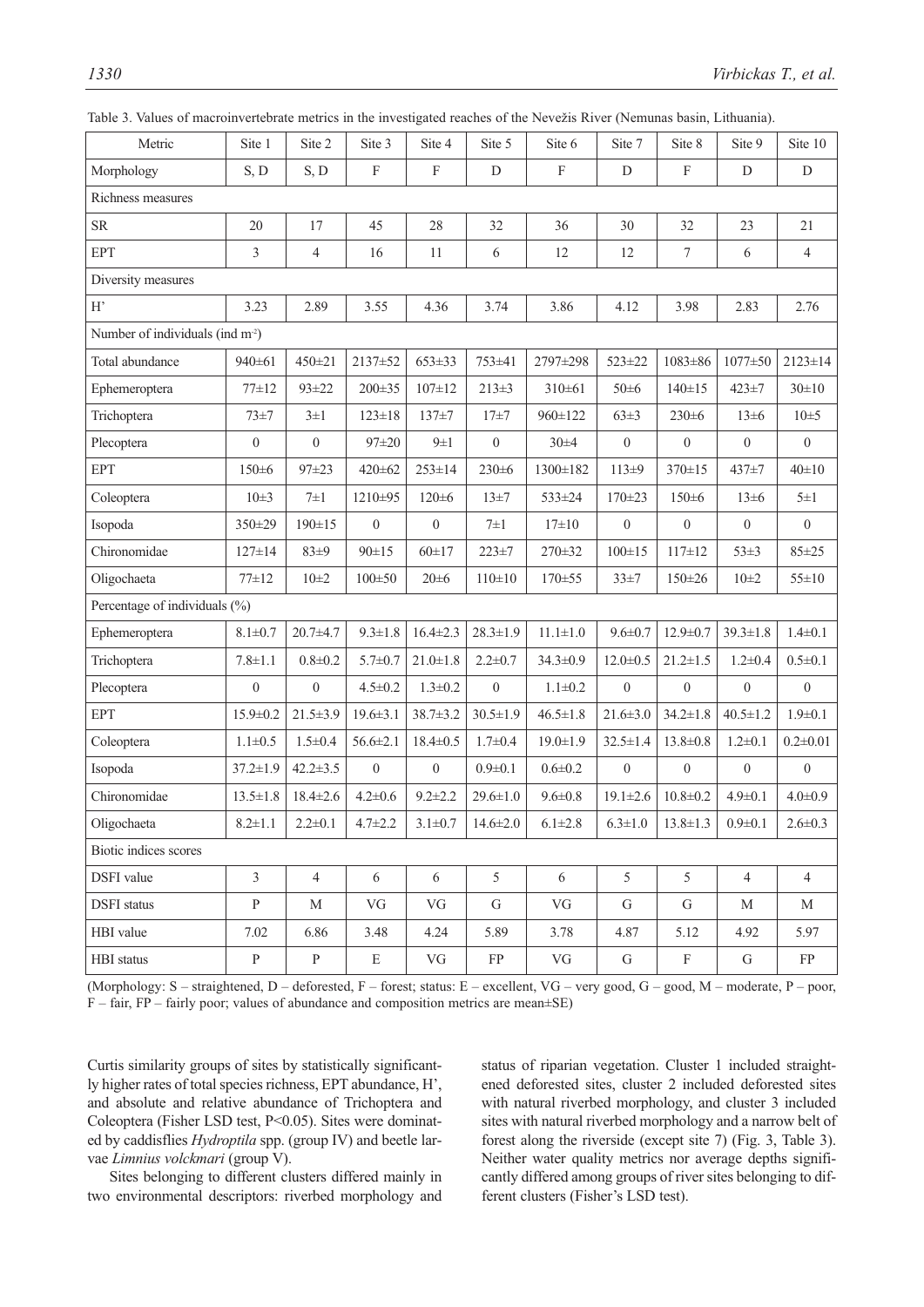After rearrangement of sites to groups according to differentiating environmental descriptors (site 7 was attributed to the group of deforested sites with the natural riverbed), statistically significant differences were found in total abundance of macroinvertebrates, absolute (ind. m<sup>-2</sup>) and relative (%) abundances of EPT, Coleoptera, and Trichoptera. The values of these metrics were significantly higher in the sites with the natural riverbed, where narrow belts of riparian forest still exist (Table 4). The group of straightened sites significantly differed from the rest of sites by high abundance of Isopoda and low abundance of Ephemeroptera. No macroinvertebrate metrics in deforested sites with the natural riverbed significantly differed from those in other groups of sites: values of metrics were comparable either to the values in straightened or in forested sites (Table 4). The macroinvertebrate community status based on both DSFI and HBI indices was significantly higher in natural forested river reaches and was classified as good or even very good, whereas the status of most of the rest of sites was recognized to be moderate or poor.

## **Discussion**

There is a large number of publications dealing with the impact of water pollution and riverbed regulation on macroinvertebrate communities [5, 23-26]. Riparian vegetation also plays an important role in structuring macroinvertebrate fauna [27-28]. However, until now only the impact of pollution and straightening of riverbeds on macoinvertebrate fauna has been studied in Lithuania [29], while the influence of riparian vegetation has not been considered.

The results of our investigation showed that Trichoptera, Coleoptera and EPT metrics, total abundance of macroinvertebrate individuals, and overall status of macroinverteTable 4. Mean±SE characteristics of macroinvertebrate metrics at straightened deforested (S, D), natural deforested (D) and natural forested (F) reaches of the Nevėžis River (Nemunas basin, Lithuania).

| Metrics                                      | <b>Sites</b>   |                |                 |  |  |  |  |
|----------------------------------------------|----------------|----------------|-----------------|--|--|--|--|
|                                              | S, D           | D              | F               |  |  |  |  |
| Richness                                     |                |                |                 |  |  |  |  |
| <b>SR</b>                                    | $18 \pm 1*$    | $26 \pm 3$     | $35 \pm 4*$     |  |  |  |  |
| <b>EPT</b>                                   | $3 \pm 1*$     | $7+2$          | $11 \pm 2*$     |  |  |  |  |
| Number of individuals (ind m <sup>-2</sup> ) |                |                |                 |  |  |  |  |
| Total abundance                              | $695 \pm 113$  | 1119±177       | $1667 \pm 258*$ |  |  |  |  |
| <b>EPT</b>                                   | $123 \pm 16$   | $205 \pm 46$   | 586±129*        |  |  |  |  |
| Trichoptera                                  | $38 \pm 16$    | $26 \pm 7$     | $362 \pm 108*$  |  |  |  |  |
| Coleoptera                                   | $8\pm4$        | $50 + 23$      | $503 \pm 134*$  |  |  |  |  |
| Ephemeroptera                                | $85 \pm 12*$   | $179 \pm 50$   | $189 \pm 28$    |  |  |  |  |
| Isopoda                                      | $270\pm38*$    | $2\pm1$        | $4\pm1$         |  |  |  |  |
| Percentage of individuals (%)                |                |                |                 |  |  |  |  |
| <b>EPT</b>                                   | $17.7 \pm 2.6$ | $18.3 \pm 4.2$ | $35.1 \pm 3.2*$ |  |  |  |  |
| Trichoptera                                  | $5.5 \pm 1.7$  | $2.3 \pm 0.5$  | $21.7\pm3.1*$   |  |  |  |  |
| Coleoptera                                   | $1.2 \pm 0.3$  | $4.5 \pm 0.4$  | $30.2 \pm 5.2*$ |  |  |  |  |
| Isopoda                                      | 38.8±2.2*      | $0.2 \pm 0.01$ | $0.2 \pm 0.01$  |  |  |  |  |
| Biotic indices scores                        |                |                |                 |  |  |  |  |
| <b>DSFI</b>                                  | $3.5 \pm 0.5$  | $4.5 \pm 0.3$  | $5.7 \pm 0.2*$  |  |  |  |  |
| <b>HBI</b>                                   | $6.9 \pm 0.1*$ | $5.4 \pm 0.3*$ | $4.1 \pm 0.3*$  |  |  |  |  |

<sup>\*</sup>Statistically significant difference from all other study reaches (non-parametric Kruskal-Wallis ANOVA, P < 0.05; Fisher's LSD test,  $P < 0.05$ ).



Fig. 3. Hierarchical cluster analysis dendrogram showing similarity between indicatory macroinvertebrate taxa relative abundances at the sampling sites of the Nevėžis River (Nemunas basin, Lithuania).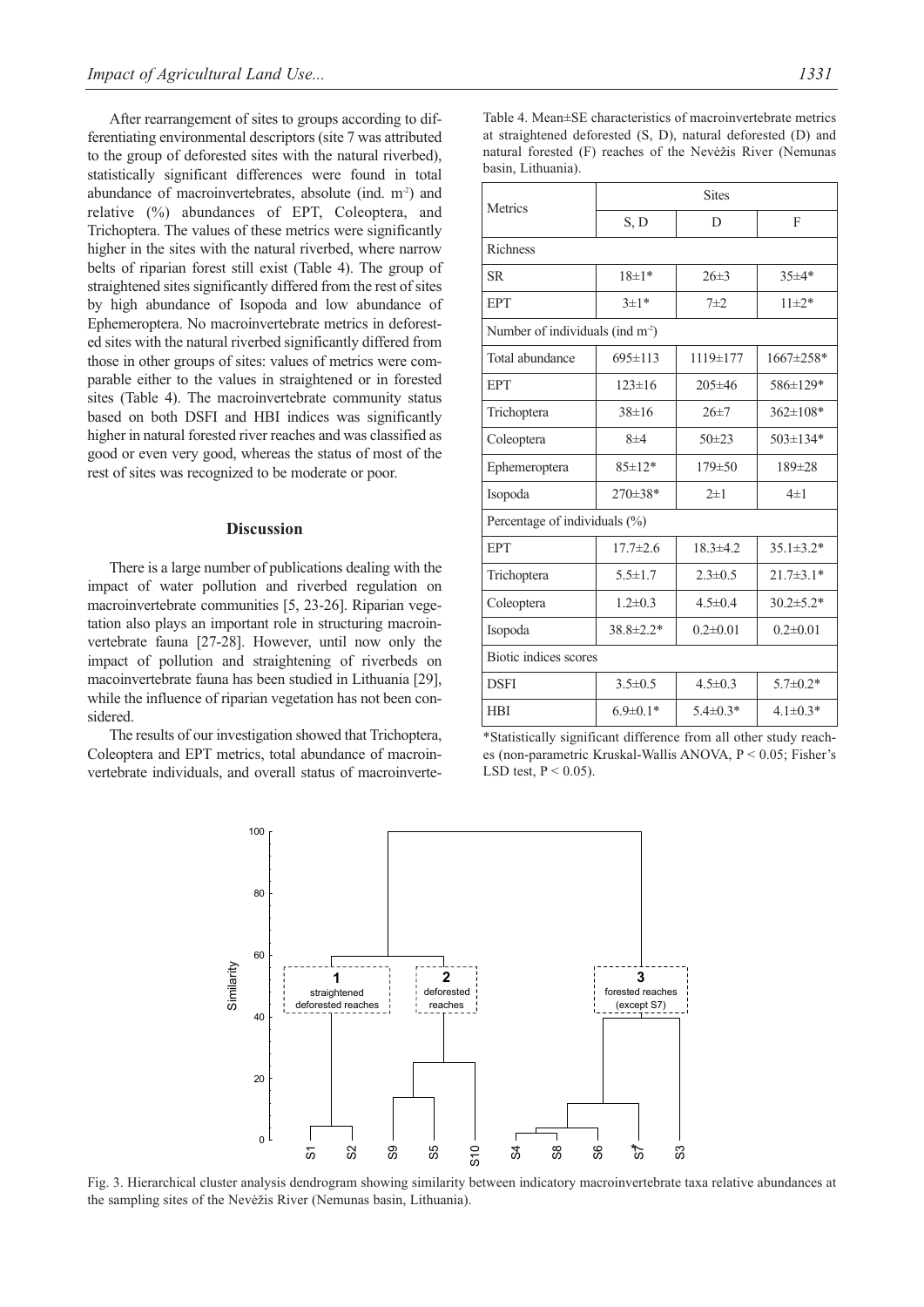brate communities were significantly higher in forested sites if compared to straightened and/or deforested sites. This is comparable with the findings that:

- (i) the occurrence of EPT taxa may be affected by factors associated with riparian cover [30-31]
- (ii) forest shade and coverage increase EPT abundance and taxa diversity [32]
- (iii)forests may support greater terrestrial invertebrate abundance than adjacent habitats [33-34].

According to Couceiro et al. [35], deforestation affects macroinvertebrate fauna in a way similar to water pollution, i.e. causing reduction in taxa richness and simplifying insect community composition. The impact of deforestation on macroinvertebrates may occur due to differences in the relative availability of basal food resources, with agricultural stream communities dependent on *in situ* primary production and forest stream communities dependent largely on food resources of terrestrial origin [36].

Since macroinvertebrates are considered to be good indicators of ecological status because of their wide sensitivity variation toward contaminants [37-38] and a possibility to integrate the combined effects of all impacts acting on a water body [39], macroinvertebrate-based biotic indices were expected to reflect both changes in the river morphology and water quality. However, biotic indices were not able to identify soundly any of the aspects of disturbance in the studied river. Despite small differences in impact assessment, DSFI and HBI indices showed a strong impact of river straightening and deforestation. However, they did not clearly detect decreases in water quality. This may have been due to several reasons. Concentrations of biogenic matter in the river water, though exceeding the highest permissible values, might not be so elevated as to radically change the status of macroinvertebrate communities. This is consistent with Timm et al. [40], who indicate that straightening of the riverbed is far more important for the biota of Estonian streams than organic pollution. On the other hand, the integral metrics of macroinvertebrate taxa can fail to reflect all aspects of changes in macrozoobenthos communities due to diffused organic pollution. Small changes in some of the metrics can have little effect on the absolute value of the integral or biotic index.

Single specific macroinvertebrate metrics, differently from integral metrics, indicated the presence of diffused pollution in the investigated river. Specimens of *Baetis*, *Caenis Siphlonurus*, and *Hydropsyche* genera were the most abundant representatives of EPT taxa in the studied sites. *Baetis* and *Caenis* are the main representatives of usually intolerant EPT taxa in agriculturally impacted streams [41-42], while the abundance of individuals of *Siphlonurus* and *Hydropsyche* was estimated to be much greater in Lithuanian rivers receiving diffused pollution compared to reference rivers [43-44]. Stoneflies, which are the most sensitive to pollution among insects [45] and which are abundant in reference rivers and absent from considerably polluted Lithuanian rivers [44], were found in low abundances only in 3 of 10 investigated sites. Caddisflies, which are generally thought to be a group with intermediate pollution tolerance (greater than that of

mayflies and stoneflies but lower than that of dipterans [46, 47]), were among the dominant in the sites with natural morphology of the studied river. Lenat [48] reported that Coleoptera replaced sensitive EPT taxa in the streams receiving agricultural runoff; they were ranked as relatively more tolerant to agricultural inputs [49]. Our results are in high agreement with this: coleopterans (particularly *Limnius volckmari*) were among the most abundant or even dominant macorinvertebrate groups in the river sites with natural morphology. High densities of *Chironomus* larvae have been regarded as excellent bioindicators of poor quality water [50], in which the increase in their density in response to organic enrichment by anthropic actions frequently eliminates all other Chironomidae genera [51]. Dominant chironomid taxa such as *Cricotopus*, *Dicrotendipes*, *Ablabesmyia*, and certain *Polypedilum* are known to be associated with agricultural and sewage inputs [52]. *Cricotopus* and *Ablabesmyia* were among the dominant chironomid genera almost in all our sites, thus indicating the presence of disturbance in water quality. Finally, longitudinal gradient, which is recognized as an important factor in structuring macroinvertebrate communities in the rivers [53-54], was not well expressed in the studied river, as some of both upstream and downstream sites were classified into the same cluster defined by the Bray-Curtis similarity index. The absence of longitudinal gradient is known to be characteristic of streams impacted by agricultural land use [3].

The results of our study confirm the importance of riparian vegetation in structuring taxonomic composition of macroinvertebrate fauna. The presence of forest belts along riversides seems to support good overall status of macroinvertebrate communities, even if concentrations of nutrients in the river are elevated due to agricultural runoff.

#### **References**

- 1. COOPER C.M. Biological effects of agriculturally derived surface water pollutants on aquatic systems – A review. J. Environ. Qual. **22**, 402, **1993**.
- 2. LENAT D.R., CRAWFORD J.K. Effects of land use on water quality and aquatic biota of three North Carolina Piedmont streams. Hydrobiologia **294**, 185, **1994**.
- 3. ALLAN J.D. Landscapes and riverscapes: the influence of land use on stream ecosystems. Annu. Rev. Ecol. Syst. **35**, 257, **2004**.
- 4. SONG M.-Y., LEPRIEUR F., THOMAS A., LEK-ANG S., CHON T.-S., LEK S. Impact of agricultural land use on aquatic insect assemblages in the Garonne river catchment (SW France). Aquatic Ecol. **43**, 999, **2008**.
- 5. ROSENBERG D.M., MCCULLY P., PRINGLE C.M. Global-scale environmental effects of hydrological alternations: introduction. Bioscience **50**, 746, **2000**.
- 6. CHAPMAN L.J., CHAPMAN C.A. Tropical forest degradation and aquatic ecosystems: our current state and knowledge. In: COLLARES-PEREIRA M.J., COWX I.G., COELHO M.M. (Eds.). Conservation of freshwater fishes: options for the future. Fishing News Books. Blackwell: Oxford, pp. 235-249, **2002**.
- 7. KASANGAKI A., CHAPMAN L.J., BALIRWA J. Land use and the ecology of benthic macroinvertebrate assemblages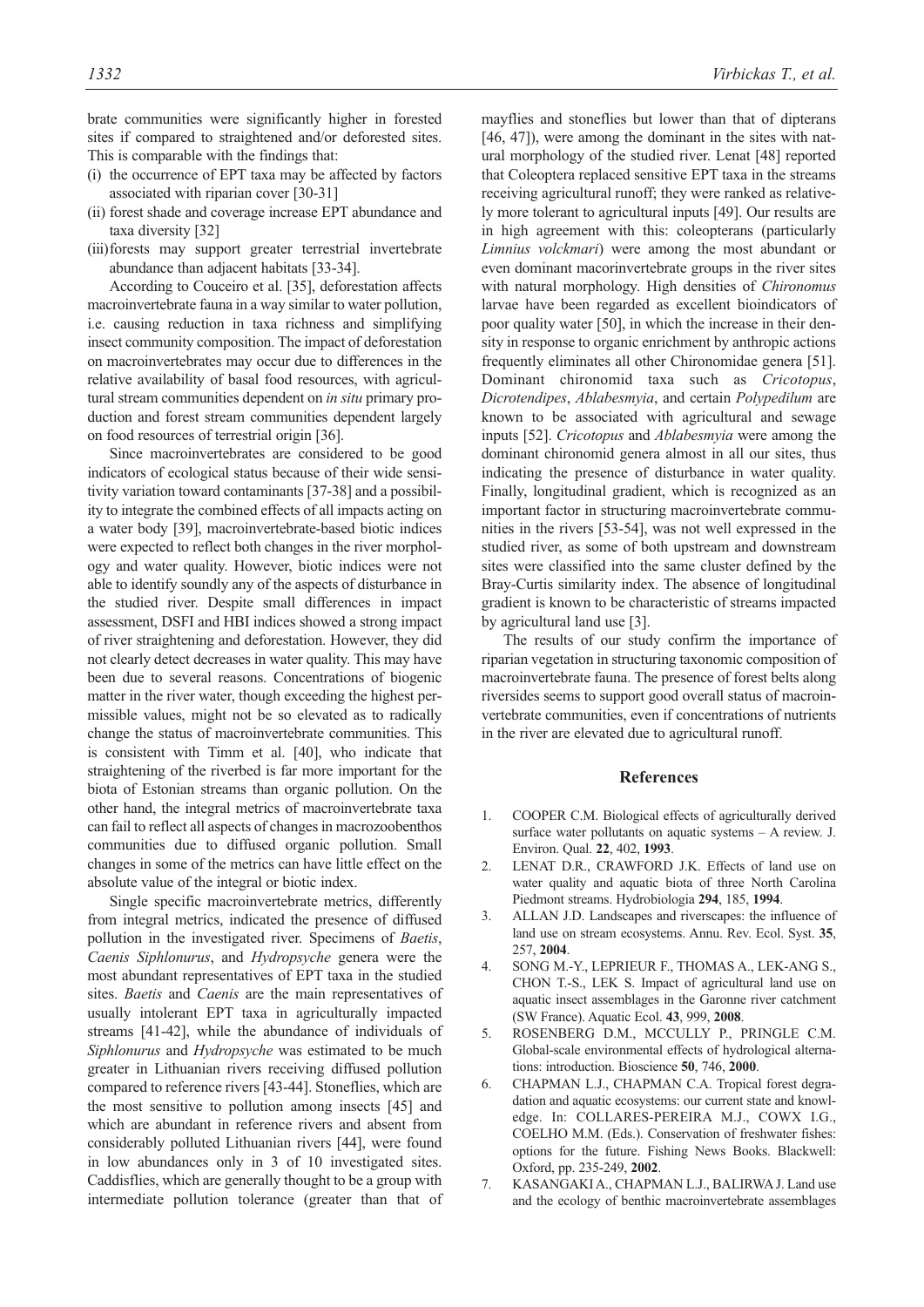of high-altitude rainforest streams in Uganda. Freshwat. Biol. **53**, 681, **2008**.

- 8. GAILIUŠIS B., JABLONSKIS J., KOVALENKOVIENĖ M. Lithuanian rivers hydrograph and runoff. Lietuvos energetikos institutes: Kaunas. **2001** [In Lithuanian].
- 9. KILKUS K. The geography of Lithuanian waters. Apyaušris: Vilnius. **1998** [In Lithuanian].
- 10. GAIGALIS K., JURGELEVIČIENĖ I., LASINSKAS M., TAUTVYDAS A. The basins of the Nevėžis, Dubysa, Miltuva and Jūra Rivers. Mokslas: Vilnius. **1979** [In Lithuanian].
- 11. RESH V.H., JACKSON J.K. Rapid assessment approaches to biomonitoring using benthic macroinvertebrates. In: ROSENBERG D.M., RESH V.H. (Ed.). Freshwater Biomonitoring and Benthic Macroinvertebrates. Kluwer: London, pp. 195-233, **1993**.
- 12. FAUSCH K.D., LYONS J., KARR J.R., ANGERMEIER P.L. Fish Communities as Indicators of Environmental Degradation. In: ADAMS S.M. (Ed.). Biological Indicators of Stress in Fish. American Fisheries Society Symposium 8: Bethesda, MD, pp. 123-144, **1990**.
- 13. KARR J.R., KERANS B.L. Components of Biological Integrity: Their Definition and Use in Development of an Invertebrate IBI. U.S. EPA Report 905-R-92-003. II: 16 p. Environmental Sciences Div. Chicago. **1991**.
- 14. WILDHABER M.L., SCHMITT C.S. Indices of benthic community tolerance in contaminated great lakes sediments: Relations with sediment contaminant concentrations, sediment toxicity and the sediment quality triad. Environ. Monit. Assess. **49**, 23, **1998**.
- 15. HORNE A.J. Wetlands and Rivers: Ecology and Management, CE 118 class reader. Department of Civil and Environmental Engineering. University of California: Berkeley, USA. **2003**.
- 16. SKRIVER J., FRIBERG N., KIRKEGAARD J. Biological assessment of running waters in Denmark: introduction of the Danish Stream Fauna Index. Proc. Int. Assoc. Theor. Appl. Limnol. **27**, 1822, **2000**.
- 17. HILSENHOFF W.L. Rapid field assessment of organic pollution with a family-level biotic index. J. North Am. Benthol. Soc. **7**, 65, **1988**.
- 18. KLEEMOLA S., SÖDERMAN G. Manual for Integrated Monitoring. Programme phase 1993-1996. Hydrobiology of streams. National board of water and the environment: Helsinki. pp. 67-68, **1993**.
- 19. BODE R.W., NOVAK M.A., ABELE L.E. Quality assurance work plan for biological stream monitoring in New York State. New York State Department of Environmental Conservation, Division of Water Albany, NY. **1991**.
- 20. SHANNON C.E., WEAVER W. The mathematical theory of communication. Urbana: University Illinois Press. **1949**.
- 21. BRAY J.R., CURTIS J.T. An ordination of upland forest communities of southern Wisconsin. Ecol. Monogr. **27**, 325, **1957**.
- 22. LITHUANIAN STANDARDS. Regulations for wastewater treatment. The Official Gazette, No. 110-4522, **2007** [In Lithuanian].
- 23. ADÁMEK Z., ORENDT C., WOLFRAM G., SYCHRA J. Macrozoobenthos response to environmental degradation in a heavily modified stream: case study in the Upper Elbe River, Czech Republic. Biologia **65**, 527, **2010**.
- BIS B., ZDANOWICZ A., ZALEWSKI M. Effect of catchment properties on hydrochemistry, habitat complexity and invertebrate community structure in a lowland river. Hydrobiologia **422/423**, 369, **2000**.
- 25. HORSÁK M. BOJKOVÁ J., ZAHRÁDKOVÁ S., OMESOVÁ M., HELEŚIC J. Impact of reservoirs and channelization on lowland river macroinvertebrates: A case study from Central Europe. Limnologica **39**, 140, **2009**.
- 26. NEGISHI J.N., INONE M., NUNOKAWA M. Effects of channelisation on stream habitat in relation to a spate and flow refugia for macroinvertebrates in Northern Japan. Freshwat. Biol. **47**, 1515, **2002**.
- 27. NAKAMURA F., YAMADA H. The effects of pasture development on the ecological functions of riparian forests in Hokkaido in Nothern Japan. Ecol. Eng. **24**, 539, **2005**.
- 28. QUINN J.M., WILLIAMSON R.B., SMITH R.K., VICK-ERS M.L. Effects of riparian grazing and channelisation on streams in Southland, New Zealand. 2. Benthic invertebrates. N. Z. J. Mar. Freshwat. Res. **26**, 259, **1992**.
- 29. PLIŪRAITĖ V., KESMINAS V. Response of benthic macroinvertebrates to agricultural pollution and channelisation in Mūša river, Lithuania. Fres. Environ. Bull. **19**, (12a), 2929, **2010**.
- 30. COLLIER K.J., SMITH B.J., QUINN J.M., SCARS-BROOK M.R., HALLIDAY N.J., CROKER G.F., PARKYN S. M. Biodiversity of stream invertebrate faunas in a Waikato hill-country catchment in relation to land use. N. Z. Entomol. **23**, 9, **2000**.
- 31. HALL M.J., CLOSS P., RILEY R.H. Relationships between land use and stream invertebrate community structure in South Island, New Zealand, coastal stream catchment. N. Z. J. Mar. Freshwat. Res. **35**, 591, **2001**.
- 32. RIOS S.L., BAILEY R.C. Relationship between riparian vegetation and stream benthic communities at three spatial scales. Hydrobiologia **553**, 153, **2006**.
- 33. NAIMAN R.J., DECAMPS H., POLLOCK M. The role of riparian corridors in maintaining regional biodiversity. Ecol. Appl. **2**, 209, **1993**.
- 34. TATE C.M., HEINLY J.S. The ordination of benthic invertebrates communities in the South Platte River Basin in relation to environmental factors. Freshwat. Biol. **33**, 439, **1995**.
- 35. COUCEIRO S.R.M., HAMADA N., LUR S.L.B., FORS-BERG B.R., PIMENTEL T.P. Deforestation and sewage effects on aquatic macroinvertebrates in urban streams in Manaus, Amazonas, Brazil. Hydrobiologia **575**, 271, **2007**.
- 36. BENSTEAD J.P., DOUGLAS M.M., PRIGLE C.M. Relationships of stream invertebrate communities to deforestation in Eastern Madagascar. Ecol. Appl. **13**, 1473, **2003**.
- 37. DE PAUW N., VANHOOREN G. Method for biological quality assessment of watercourses in Belgium. Hydrobiologia **100**, 153, **1983**.
- 38. YOUSEF Y.A., BAKER D., BARBOSA F.F.A.R.: Modeling and impact of metal accumulation in bottom sediments of wet ponds. Sci. Tot. Environ. **189/190**, 349, **2000**.
- 39. FRIEDRICH G., CHAPMAN D., BEIM A. The use of Biological Material. In: D. CHAPMAN (Ed.). Water Quality Assessments. 171-238. WHO, UNESCO: London. **1992**.
- 40. TIMM H, MARDI K., MÖLS T. Macroinvertebrates in Estonian streams: the effects of habitat, season, and sampling effort on some common metrics of biological quality. Eston. J. Ecol. **57**, 37, **2008**.
- 41. TIMM H. Ephemeroptera and Plecoptera larvae as environmental indicators in running waters of Estonia. In: LAN-DOLT P. SARTORI M. (Eds.), Ephemeroptera & Plecoptera: Biology-Ecology-Systematics: Proc. 8th int. conf. Ephemeroptera, Lausanne, 1995, Mauron+Tinguely & Lanchat, SA: Fribourg, pp. 247-253, **1997**.